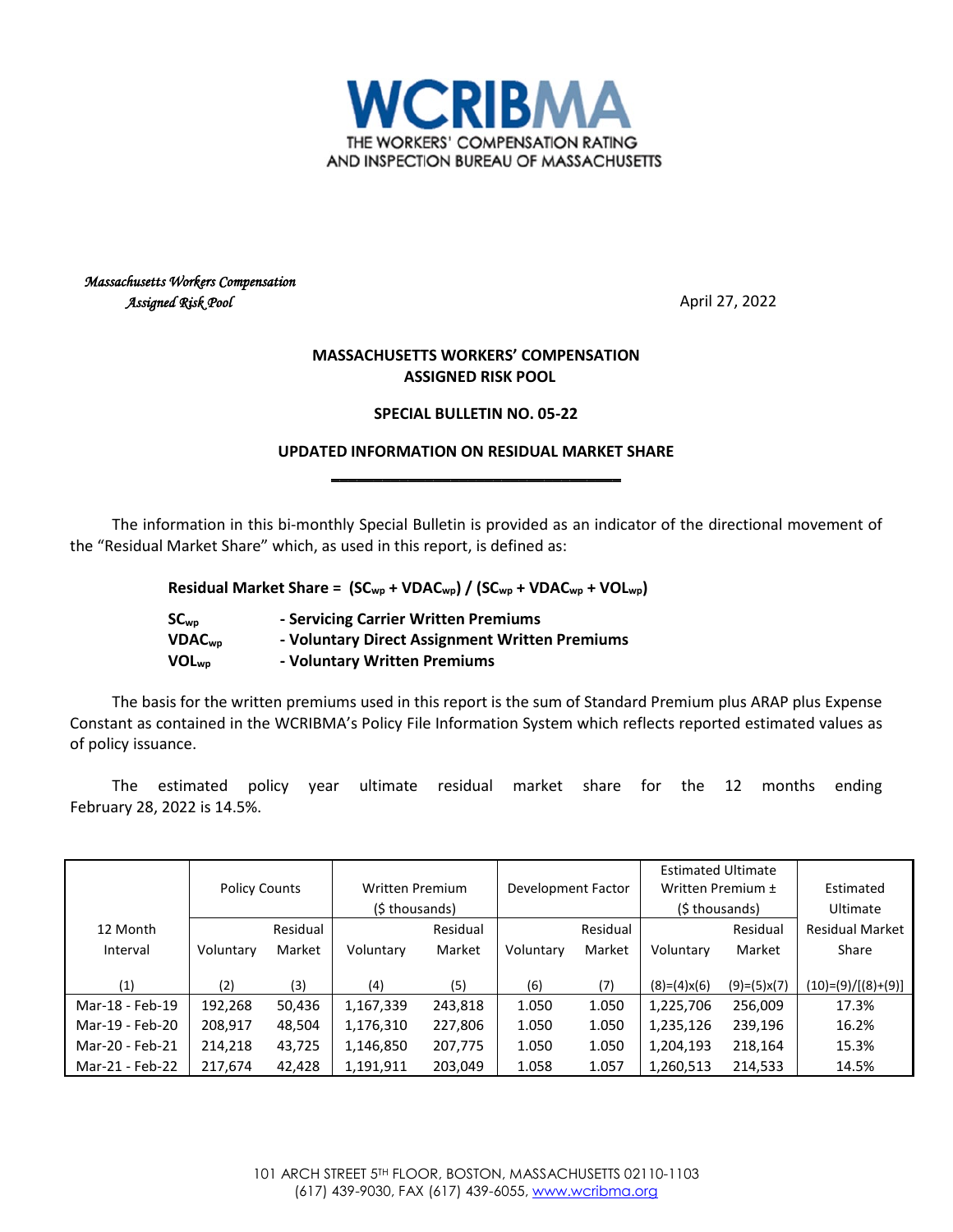|          | <b>Policy Counts</b> |          | <b>Written Premium</b> |          | Development Factor |          | <b>Estimated Ultimate</b><br>Written Premium ± |               | Estimated              |
|----------|----------------------|----------|------------------------|----------|--------------------|----------|------------------------------------------------|---------------|------------------------|
|          |                      |          | (\$ thousands)         |          |                    |          | (\$ thousands)                                 |               | Ultimate               |
|          |                      | Residual |                        | Residual |                    | Residual |                                                | Residual      | <b>Residual Market</b> |
| Month    | Voluntary            | Market   | Voluntary              | Market   | Voluntary          | Market   | Voluntary                                      | Market        | Share                  |
|          |                      |          |                        |          |                    |          |                                                |               |                        |
| (1)      | (2)                  | (3)      | (4)                    | (5)      | (6)                | (7)      | $(8)=(4)x(6)$                                  | $(9)=(5)x(7)$ | $(10)= (9)/[(8)+(9)]$  |
| $Jan-19$ | 19,395               | 4,208    | 227,233                | 27,525   | 1.050              | 1.050    | 238,595                                        | 28,901        | 10.8%                  |
| $Jan-20$ | 20,869               | 4,033    | 225,416                | 26,629   | 1.050              | 1.050    | 236,687                                        | 27,960        | 10.6%                  |
| $Jan-21$ | 20,221               | 3,739    | 211,398                | 25,581   | 1.060              | 1.038    | 224,046                                        | 26,541        | 10.6%                  |
| Jan-22   | 20,689               | 3,558    | 218,089                | 26,752   | 1.063              | 1.076    | 231,725                                        | 28,780        | 11.0%                  |
| $Feb-19$ | 52,644               | 3,624    | 63.347                 | 14,628   | 1.050              | 1.050    | 66,514                                         | 15,359        | 18.8%                  |
| Feb-20   | 57,406               | 3,506    | 67,680                 | 14,129   | 1.050              | 1.050    | 71,064                                         | 14,835        | 17.3%                  |
| Feb-21   | 61,907               | 3,288    | 67,342                 | 12,181   | 1.063              | 1.036    | 71,599                                         | 12,625        | 15.0%                  |
| Feb-22   | 56,367               | 3,085    | 68,427                 | 12,201   | 1.063              | 1.078    | 72,766                                         | 13,147        | 15.3%                  |

The estimated ultimate market shares for the January and February policy months of 2019 through 2022 are as follows.

± Estimated Ultimate Written Premium incorporates an estimate of subsequent audit premium as reflected in the development factor. Scheduled review and adjustments are being made to the development factors as a policy year develops.

Similar ratios calculated using written premium at the Annual Statement Basis as reported on the Aggregate Financial Calls would tend to be higher because of the impact of deviations and schedule rating.

|        | Estimated<br>Ultimate  |          | <b>Residual Market</b><br>Share Based on |
|--------|------------------------|----------|------------------------------------------|
| Policy | <b>Residual Market</b> | Calendar | Annual                                   |
| Year   | Share                  | Year     | <b>Statement Data</b>                    |
| 2018   | 17.9%                  | 2018     | 20.8%                                    |
| 2019   | 16.3%                  | 2019     | 18.9%                                    |
| 2020   | 15.4%                  | 2020     | 17.9%                                    |
| 2021   | 14.5%                  | 2021     | 17.5%*                                   |

\*Preliminary Data

Please contact Christine Cronin at 617-646-7544 or [ccronin@wcribma.org](mailto:ccronin@wcribma.org) or Laura Kirchberg at 617-646-7526 or **[lkirchberg@wcribma.org](mailto:lkirchberg@wcribma.org)** with any questions.

> Laura Kirchberg Customer Service Specialist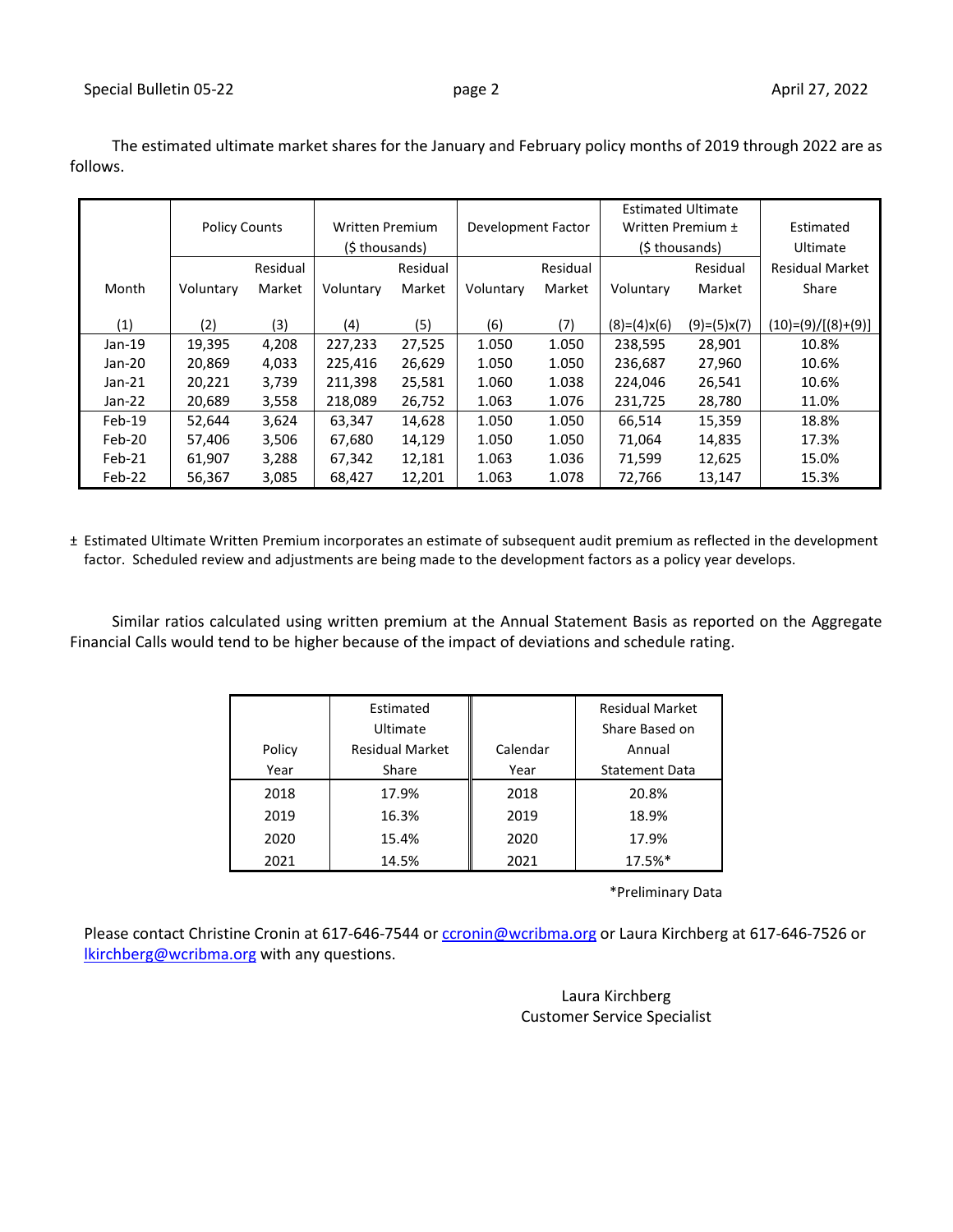

# **Massachusetts Workers' Compensation**

Exhibit 1